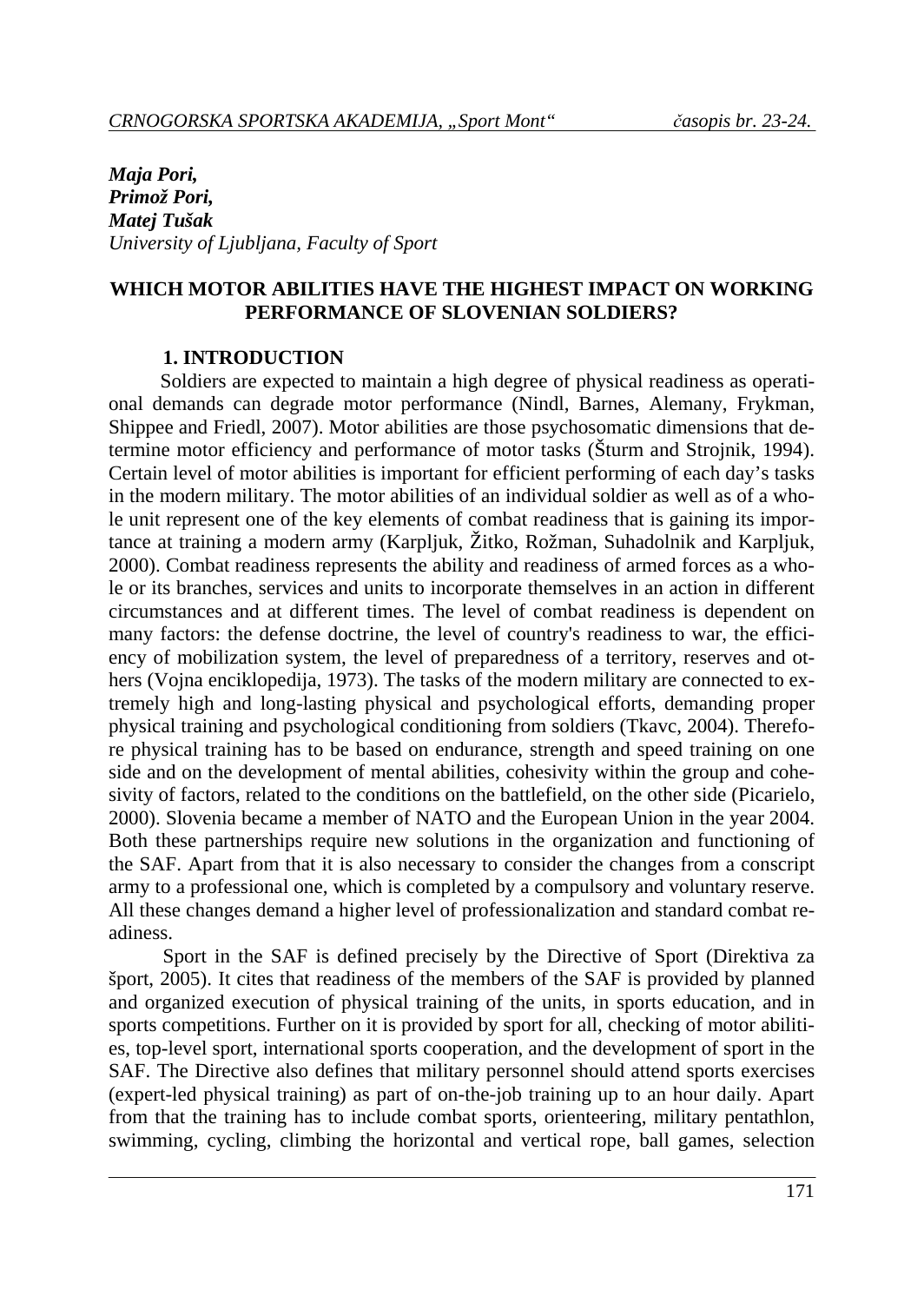competitions at the unit level, and especially marches. The training is complemented by recreational exercises in the afternoon hours. Two sports days have to be executed annually (in summer and winter time). Once a year all military personnel have to take part in at least one test and evaluation of physical competence, which represents a constituent part of the training process in the SAF. Its purpose is to ensure a systematical insight in the physical readiness of the members and units of the SAF, which is important for executing military service as well as for giving grades, related to promotion and fulfilling the conditions for renewing employment contracts (Direktiva za šport, 2005). Besides, physical testing is also a means of evaluating the efficiency of programs of training, planning, organizing, and executing sports activities in the SAF (Direktiva za šport, 2005).

Since 1996 SAF uses 3 tests (push-ups in 2 minutes, sit-ups in 2 minutes and running/walking the 3200m distance) to evaluate the physical efficiency of soldiers. This test battery was taken from US army. To gain more information about the physical competence of soldiers we upgraded the test battery, having the motor model of Pistotnik (2003) taken into account. Therefore the main goal of the article was to analyze whether there is any correlation between 4 motor abilities (flexibility, speed, strength and coordination) and working efficiency of the soldiers in the battle unit of the SAF. The research could confirm that certain level of motor abilities is important for efficient performing of each day's tasks in the modern military.

# **2. METHODS**

# **2.2. Sample of participants**

The sample of participants consisted of 115 male soldiers of the SAF, aged 21 to 36 (age = 27,1  $\pm$  3,7 years; height = 177,3  $\pm$  7,4 cm, weight = 78,3  $\pm$  10 kg). The soldiers were serving in a battle unit in the first brigade of the SAF. On the day of testing they had to be clinically healthy. Before testing they were informed about the purpose of the study.

# **2.3. Sample of variables**

For the assessment of motor abilities 11 tests (descriptions are available with authors) were applied, measuring flexibility, speed, strength and coordination (Table 1). Working efficiency (WE) were computed from 19 items of soldier's efficiency (Fig. 1), which were evaluated by their commanders (superior officers who know them personally). They used values from 1 to 5 to determine how characteristically is each of 19 statements for individual soldier  $(1 - not characteristically; 5 - very characteristically)$ . The soldier's value of WE was the average value of all 19 items.

| 1.   He does not have any problems with performing each day's tasks.                       |
|--------------------------------------------------------------------------------------------|
| <b>2.</b> The level of efficient performing decreases during the day.                      |
| 3. He has a liking for high intensity training.                                            |
| 4. He shows high level of strength and stamina when performing tasks on the terrain field. |
|                                                                                            |

*Fig. 1: Questionnaire of working efficiency*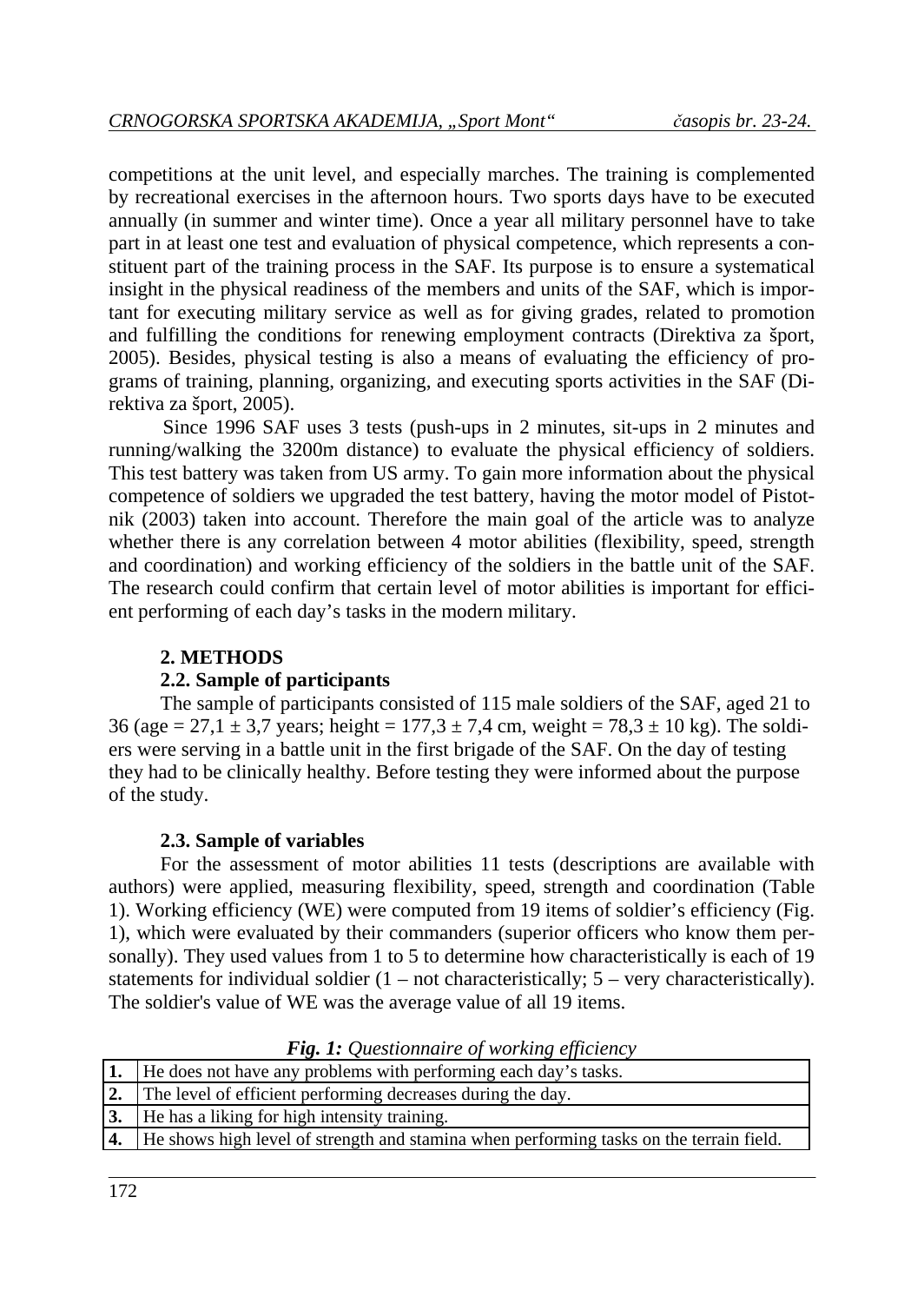| 5.   | His performing on the terrain field is highly efficient and predictable.                        |
|------|-------------------------------------------------------------------------------------------------|
| 6.   | He shows high level of reliability when performing tasks on the terrain field.                  |
| 7.   | Other factors (weather, surroundings) don't have impact on his efficiency on the terrain field. |
| 8.   | His shooting efficiency is high.                                                                |
| 9.   | He has high level of basic physical readiness.                                                  |
| 10.  | He is rarely absent from activities on the terrain filed because of injuries.                   |
| 11.  | His attitude towards other soldiers on the terrain filed activities is good.                    |
| 12.1 | His attitude towards superior officers on the terrain field activities is perfect.              |
|      | 13. He is rarely absent from work because of health problems.                                   |
| 14.  | He behaves consistent and stable under stress.                                                  |
|      | <b>15.</b> He often conflicts.                                                                  |
|      | <b>16.</b> He can set high goals and reach them independently.                                  |
| 17.1 | He is highly motivated for his work (as a soldier).                                             |
| 18.1 | His motivation for performing each day's tasks is high.                                         |
|      | <b>19.</b> His performing of motor tasks is highly efficient.                                   |

# **2.4. Data analysis**

The basic statistical parameters of all the variables were computed in the first phase of the data analysis. In the second, the Pearson correlation coefficients (r) between the individual motor variables and their individual correlations with working efficiency were computed. Statistical significance was tested two-sidedly, 5 % (and 10 %) error level was used.

# **3. RESULTS AND DISCUSION**

The results of basic statistical parameters are shown in Table 1. According to 10 % alpha error we have found 5 statistically significant correlations between strength tests and working efficiency (Table 2).

| <b>Variable</b>                   | <b>Table 1.</b> Dasic statistical parameters of all used variables<br><b>Ability</b> | Unit             | <b>Mean</b> | Std. Dev. |
|-----------------------------------|--------------------------------------------------------------------------------------|------------------|-------------|-----------|
| Working efficiency (WE)           |                                                                                      | value            | 3.6         | 0.7       |
| Weight                            |                                                                                      | cm               | 78.3        | 10        |
| Height                            |                                                                                      | kg               | 177.3       | 7.4       |
| Arm twist with a stick (AT)       | flexibility of shoulder joint                                                        | $0.5 \text{ cm}$ | 92.07       | 17.56     |
| Bend and touch while sitting (BT) | flexibility of trunk                                                                 | $0.5 \text{ cm}$ | 54.96       | 8.05      |
| Tapping with dominant arm (TA)    | speed of alternative movements                                                       | n                | 49.76       | 5.79      |
| Ruler catch (RC)                  | speed of simple movement                                                             | $0.5 \text{ cm}$ | 16.74       | 3.59      |
| Medicine ball throw (MBT)         | explosive strength of arms                                                           | cm               | 526.9       | 77.6      |
| Standing long jump (SLJ)          | explosive strength of legs                                                           | cm               | 223.7       | 23.2      |
| Pull-ups (PUL)                    | repetitive strength of arms                                                          | n                | 6.1         | 3.8       |
| Sit-ups (SU)                      | repetitve strength of trunk                                                          | n                | 29.8        | 9.9       |
| Squats $(S)$                      | repetitive strength of legs                                                          | n                | 56.3        | 6.0       |
| Polygon backwards (PB)            | coordination                                                                         | $0.1$ sek.       | 10.62       | 2.21      |
| Figure 8 with bending (F8)        | coordination                                                                         | $0.1$ sek.       | 19.62       | 1.40      |

*Table 1: Basic statistical parameters of all used variables*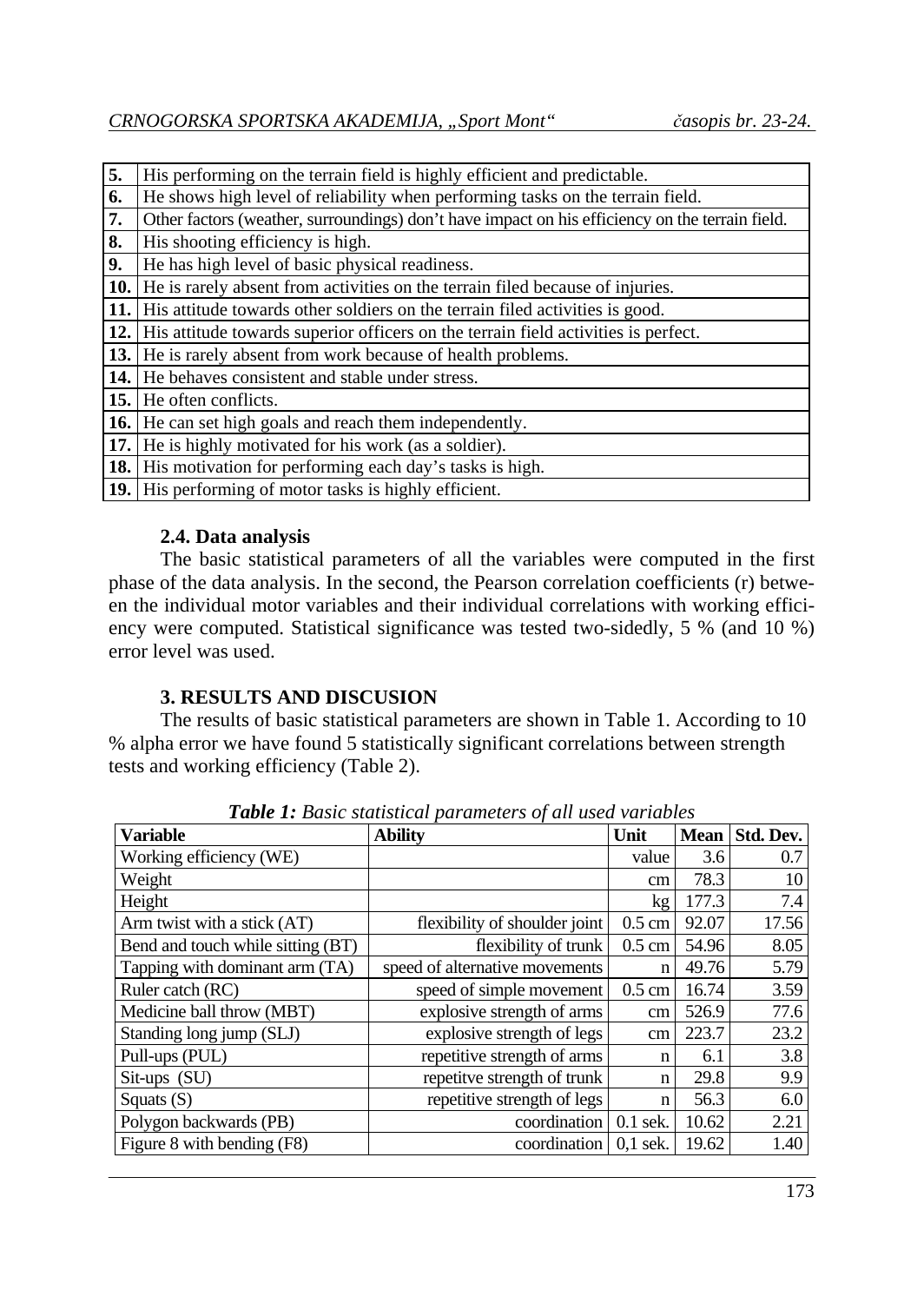| <b>Variable</b>                | WЕ       |
|--------------------------------|----------|
| Arm twist with a stick         | $-0.06$  |
| Bend and touch (BT)            | .02      |
| Tapping with dominant arm (TA) | .17      |
| Ruler catch (RC)               | $-.19**$ |
| Medicine ball throw (MBT)      | $.18*$   |
| Standing long jump (SLJ)       | $.27**$  |
| Pull-ups (PUL)                 | $.30**$  |
| $Sit-ups (SU)$                 | .01      |
| Squats $(S)$                   | .15      |
| Polygon backwards (PB)         | $-25**$  |
| Figure 8 with bending (F8)     | - 16     |

*Table 2: Pearson correlation coefficients between motor abilities and working efficiency* 

Legend: statistically significant correlations  $p<0.05$  are marked with two asterisks, p<0.1 are marked with one asterisk

Motor tests correlated significantly with working efficiency were tests of strength, coordination and speed. Muscle strength is desirable characteristics for soldiers, as it has been related to performance ability in common military tasks (Alum, 2005). Several studies proved that strength and muscular endurance are the best predictors for carrying out the operational demands of elite military units (Harman and Frykman, 1995, Simpson, Gray and Florida-James, 2006).

The strength of arms seems to have the highest impact on working efficiency. Movements with arms are common in performing each day's tasks in the army. Soldiers whose arm strength is of higher level seem to be more capable of executing demands of modern military. The MBT test involves rapidly projecting object in a single voluntary effort. The central characteristic of so called power tests (test of explosive strength) is the ability to develop force rapidly (Knapik, Sharp, Darakjy, Jones, Hauret and Jones, 2006). Soldiers who could express arm movements of high intensity appear to be more efficient when performing each day's tasks in the army. Soldiers who are capable of expressing movements of high intensity quickly could show liking for training of high intensity, could be more motivated for motor tasks of high intensity (for example throws of army weapons, sudden shooting...) and are probably more efficient when performing those sort of tasks.

High level of repetitive arm strength is also important. In our research it was measured with pull-up test. This type of test involves repeatedly moving the portion of the body in a specific period of time and measures so called muscle endurance (Knapik et al., 2006). Soldiers who could execute repeatable arm movements for longer time seem to be more efficient with performing other tasks in the army as well. On the terrain field activities soldiers should perform some basic movements of the body such as creeping, crawling and climbing. High level of repetitive strength of arms is necessary for efficient executing of those movements. They could probably do better if they are stronger. Some previous researchers (Dolenec, 2001) also found out that tests of repeti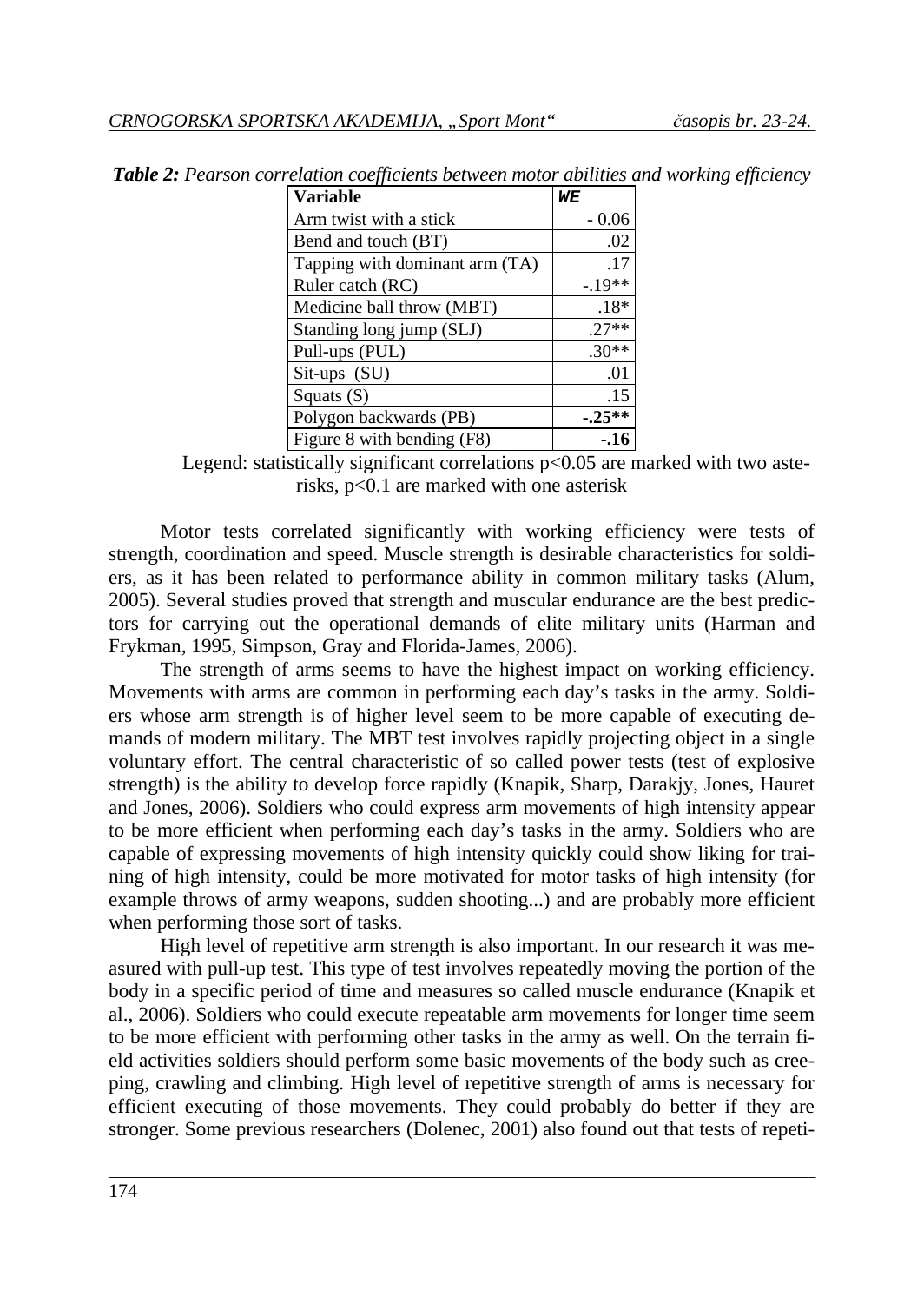tive strength need to be carried out with a certain degree of motivation. As soldiers could be more motivated in executing pull-ups they could also show more interest in performing other task at work. The criterion variable measures their interest and motivation for physical activity as well.

The second test of explosive strength (power), which shows high correlation with the WE, is standing long jump. It measures explosive strength (power) of legs, which is important when one needs to move quickly. The SLJ test involves rapidly projecting the entire body, which is characteristic for power tests (Knapik et al., 2006). When being on the terrain field soldiers come into situation when they need to perform short sprints to hide for example. Often they are practising quick starts when they need to run and find a shelter. When moving on the terrain they have to jump over obstacles sometimes. All those movements require quick development of great amount of muscle power (explosive strength). Soldiers whose explosive strength of legs is on higher level are probably more efficient in performing those sorts of movements (short sprints, quick starts, sudden jumps...). Therefore they could be better evaluated from their commanders (they have gained higher value of WE).

There was also significant correlation between coordination and WE. The motor task in variable PB demands the activation of the entire body and it is a combination of complex motor structures performed with maximum speed (Pistotnik, 2003). A certain order and mode of overcoming an obstacle (or distance) is needed. These characteristics are also typical for physical training of soldiers. When being outside (on terrain) the soldier must solve the space related problems quickly – for example avoiding an obstacle when running, crawling under or climbing over a fallen tree... This test of coordination shows the ability of efficient resolution of space-related problems, which gives the soldier on terrain the ability to adapt quickly to his constant changing environment. The soldier must respond quickly to complex motor problems that arrive during the activity (changing geography of land for example). To be able to solve space related problem quickly and efficiently should be an advantage when dealing with that sort of demands (which could be also shown as better value of working efficiency).

Test RC (ruler catch) measures the speed of simple movement. Soldiers, who were able to squeeze hand quickly and catch the falling ruler before it hits ground, achieved better results. The correlation between this motor task and WE is probably due to quick reaction, which is important in every day's military tasks (such as quick response in shooting – pulling a trigger, hitting the target).

There was no significant correlation between flexibility and WE. It could not be concluded that this ability isn't important for soldiers. It is recommended that soldiers have certain level of flexibility to avoid injuries and to express better motor performance.

#### **4. CONCLUSION**

The results have shown that high level of motor abilities was important for achieving good values of working efficiency. Their superior officers better-evaluated soldiers, who could express higher level of arm and leg strength, who could perform the complex motor tasks quickly and solve the space related problem efficiently. Stronger,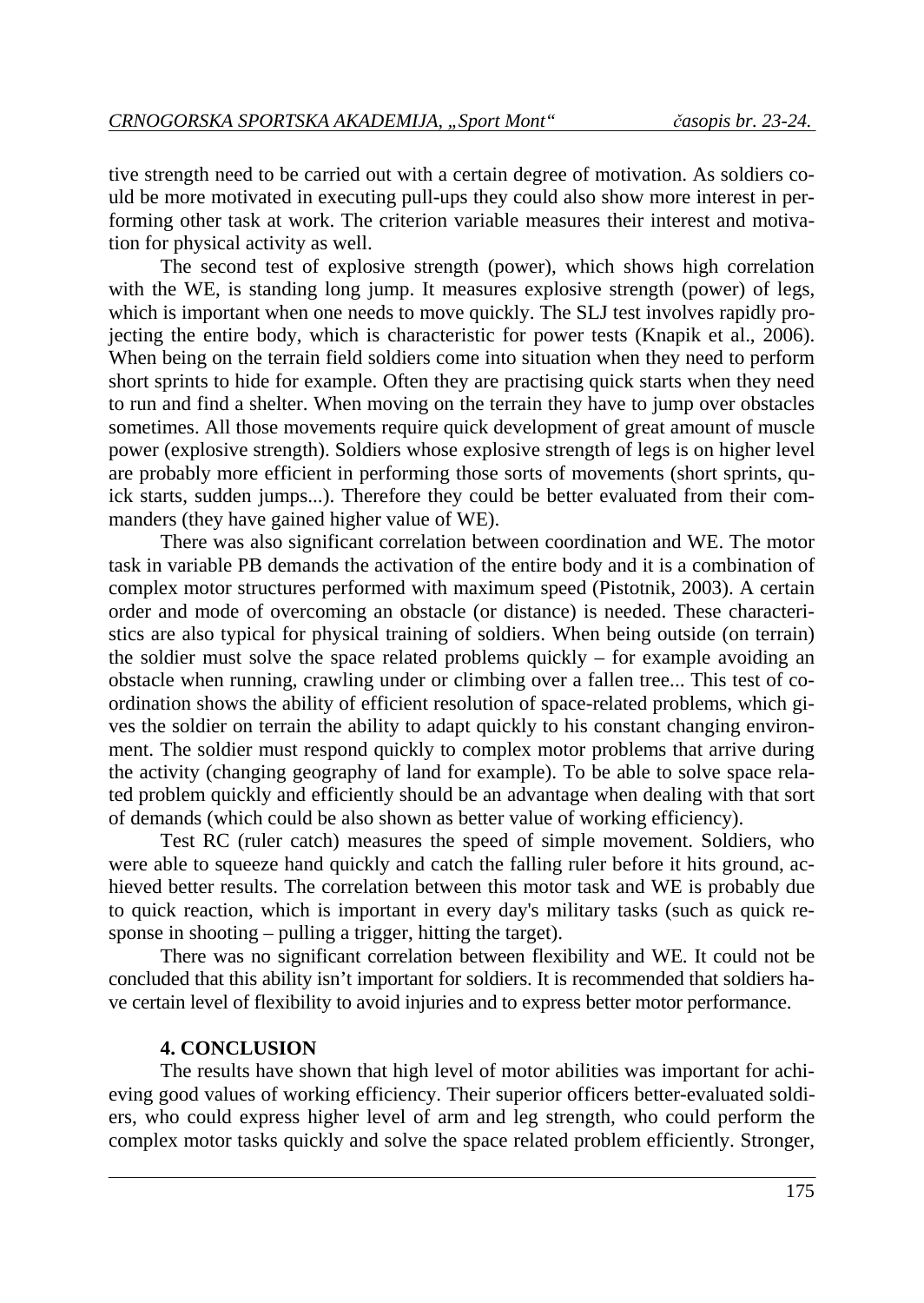faster and more coordinated soldiers appeared to be more effective with carrying out the each day's demands of modern military. The highest impact on working efficiency of soldiers had the tests of arm strength.

# **5. REFERENCES**

- 1. Alum, GW (2005). Effects of basic training in the British army on regular and reserve army personnel. *Journal of Strength and Conditioning Research, 19* (2), 254-259.
- 2. *Direktiva za šport. [Directive of sport]* (2005). Ljubljana: Ministrstvo za obrambo Republike Slovenije.
- 3. Dolenec, M. (2001). *Analiza povezanosti nekaterih motoričnih in psiholoških razsežnosti otrok, starih 7 do 11 let. [Analysis of some motor and psychological dimensions of children aged 7 to 11.* In Slovenian.*]* (Doctoral Thesis). Ljubljana: Fakulteta za šport.
- 4. Harman, EA & Frykman, PN (1995). Heavy load carriage performance correlates: backpack vs. individual towed trailer. *Med & Science in Sports & Medicine, 27* (suppl), 136.
- 5. Karpljuk, D., Žitko, M., Rožman, F., Suhadolnik, M., & Karpljuk, K. (2000). *Teoretične osnove in praktična izhodišča športne vadbe, namenjenim višjim častnikom Slovenske vojske.[Theoretical basics and practical implications of physical training, designed for high- level officers of the SAF.]* Ljubljana: Ministrstvo za obrambo.
- 6. Knapik, JJ, Sharp, MA, darakjy, S, Jones, SB, Hauret, KG & Jones, BH (2006). Temporal changes in the physical fitness of US army recruits. *Sports Med, 36* (7), 613-634.
- 7. Nindl, BR, Alemany, JA, Frykman, PN, Shippee, RL & Friedl, KE (2007). Physiological consequences of US army ranger training. *Medecine & Science in Sport & Exercise, 39* (8), 1380-1387.
- 8. Picarielo, J. M. (2000). *Battle- Focused Physcal Training: A Career- Long Commitment*. Botswana: 2000 International Scientific Symposium, Gaborone, 23- 27 Oct. 2000: 11- 13.
- 9. Pistotnik, B. (2003). *Osnove gibanja*. *[Basis of movement].* Ljubljana: Fakulteta za šport.
- 10. Simpson, RJ, Gray, SC & Florida-James, GD (2006). Psysiological variables and performance markers of serving soldiers from two elite units of British Army. *Journal of Sports Sciences, 24* (6), 597-604.
- 11. Šturm, J. & Strojnik, V. (1994). Uvod v antropološko kineziologijo *[Introduction to anthropological kineziology]*. Ljubljana: Fakulteta za šport.
- 12. Tkavc, S. (2004). *Gibalne sposobnosti v povezavi s športno dejavnostjo in nekaterimi morfološkimi značilnostmi ter struktura motivov stalne sestave Slovenske vojske. [Motor abilities in a connection with sport activity and some morfological characteristics and a structure of motives in compulsory reserve of the SAF.* In Slovenian.] (Master thesis.) Ljubljana: Fakulteta za šport.